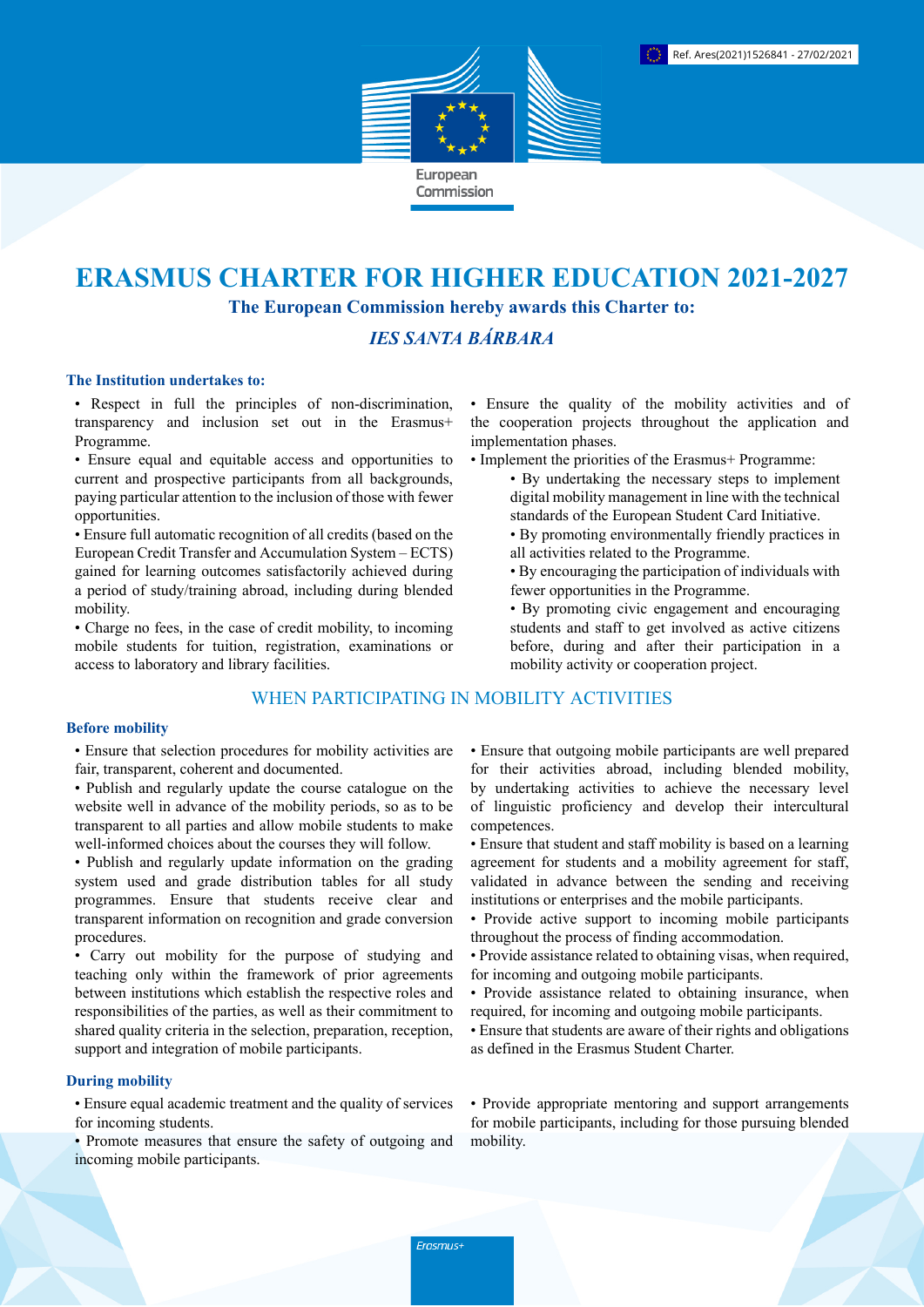• Integrate incoming mobile participants into the wider student community and in the Institution's everyday life. Encourage them to act as ambassadors of the Erasmus+ Programme and share their mobility experience.

#### **After mobility**

• Provide incoming mobile students and their sending institutions with transcripts of records containing a full, accurate and timely record of their achievements at the end of the mobility period.

• Ensure that all ECTS credits gained for learning outcomes satisfactorily achieved during a period of study/training abroad, including during blended mobility, are fully and automatically recognised as agreed in the learning agreement and confirmed by the transcript of records/traineeship certificate; transfer those credits without delay into the student's records, count them towards the student's degree without any additional work or assessment of the student and make them traceable in the student's transcript of records and the Diploma Supplement.

• Provide appropriate language support to incoming mobile participants.

• Ensure the inclusion of satisfactorily completed study and/ or traineeship mobility activities in the final record of student achievements (the Diploma Supplement).

• Encourage and support mobile participants upon return to act as ambassadors of the Erasmus+ Programme, promote the benefits of mobility and actively engage in building alumni communities.

• Ensure that staff is given recognition for their teaching and training activities undertaken during the mobility period, based on a mobility agreement and in line with the institutional strategy.

## WHEN PARTICIPATING IN EUROPEAN AND INTERNATIONAL COOPERATION PROJECTS

• Ensure that cooperation activities contribute towards the fulfilment of the institutional strategy.

• Promote the opportunities offered by the cooperation projects and provide relevant support to staff and students interested in participating in these activities throughout the application and implementation phase.

#### FOR THE PURPOSES OF IMPLEMENTATION AND MONITORING

• Ensure that the long-term institutional strategy and its relevance to the objectives and priorities of the Erasmus+ Programme are described in the Erasmus Policy Statement.

• Ensure that the principles of the Charter are well communicated and are applied by staff at all levels of the Institution.

• Ensure that cooperation activities lead to sustainable outcomes and that their impact benefits all partners.

• Encourage peer-learning activities and exploit the results of the projects in a way that will maximise their impact on individuals, other participating institutions and the wider academic community.

- Make use of the **ECHE Guidelines** and of the [ECHE Self-assessment](https://ec.europa.eu/programmes/erasmus-plus/eche/start_en) to ensure the full implementation of the principles of this Charter.
- Regularly promote activities supported by the Erasmus+ Programme, along with their results.
- Display this Charter and the related Erasmus Policy Statement prominently on the Institution's website and on all other relevant channels.

The Institution acknowledges that the implementation of the Charter will be monitored by the Erasmus+ National Agency and that the violation of any of the above principles and commitments may lead to its withdrawal by the European Commission.